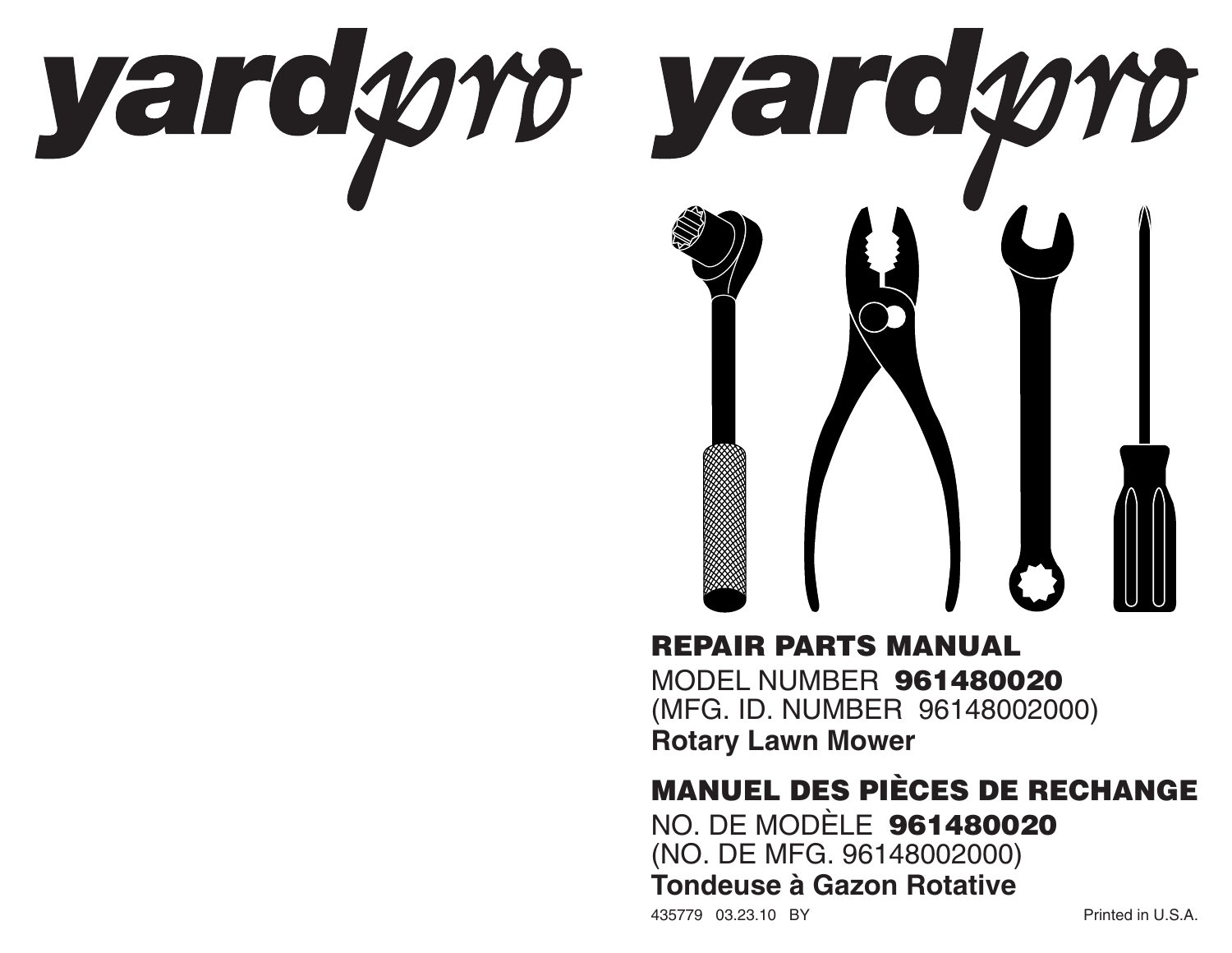

# TONDEUSE À GAZON ROTATIVE DE YARD PRO - NUMÈRO DE MODÈLE 961480002000 **TONDEUSE À GAZON ROTATIVE DE YARD PRO - NUMÈRO DE MODÈLE 961480002000**

| <b>DESCRIPTION</b> | Couvercle d'entraînement                       | <b>Écrou Frein</b>     | Courroie Trapézoïdale            | Dispositif de Relevage des Roues, C.D. | Y compris le Palier et le Bouton) | Ensemble du Boîte de Vitesse, Complet | Ecrou H              | Ressort                | Dispositif de Relevage des Roues, C.G. | Y compris le Palier et le Bouton) | Sac du Ramasse-herbe    | Cadre du Sac     |
|--------------------|------------------------------------------------|------------------------|----------------------------------|----------------------------------------|-----------------------------------|---------------------------------------|----------------------|------------------------|----------------------------------------|-----------------------------------|-------------------------|------------------|
| 망<br>오늘<br>오늘      | 01271X428<br>75262                             | 09148                  | 46527                            | 124201                                 |                                   | 15226                                 | 73800400             | 137090                 | 424200                                 |                                   | 432277                  | 11952            |
| ៜឝ<br>ឨ            | ⊗<br>လ                                         | ღ<br>თ                 | က္တ                              | 35                                     |                                   | .<br>ვ6                               | .<br>ვგ              | $rac{1}{4}$            |                                        |                                   | 54<br>4                 |                  |
| <b>DESCRIPTION</b> | Commande d'entraînement<br>Y compris le Câble) | Retaînement de Ressort | Barre de Commande d'entraînement | Roue Avant 8 x 1-3/4                   | Bague en E                        | Pignon                                | Couvercle de la Roue | Cliquet d'entraînement | Rondelle Plate                         | Roulement à Billes                | Manchon du Depositif de | Relevage de Roue |
| 8일<br>오늘<br>오늘     | 194653                                         | 150495                 | 194185X428                       | 193912X460                             | 2000058                           | 403849                                | 189403               | 404845                 | 67725                                  | 191039                            | 701037                  |                  |
| ឨ៓៓                |                                                |                        |                                  |                                        |                                   |                                       |                      |                        |                                        |                                   |                         |                  |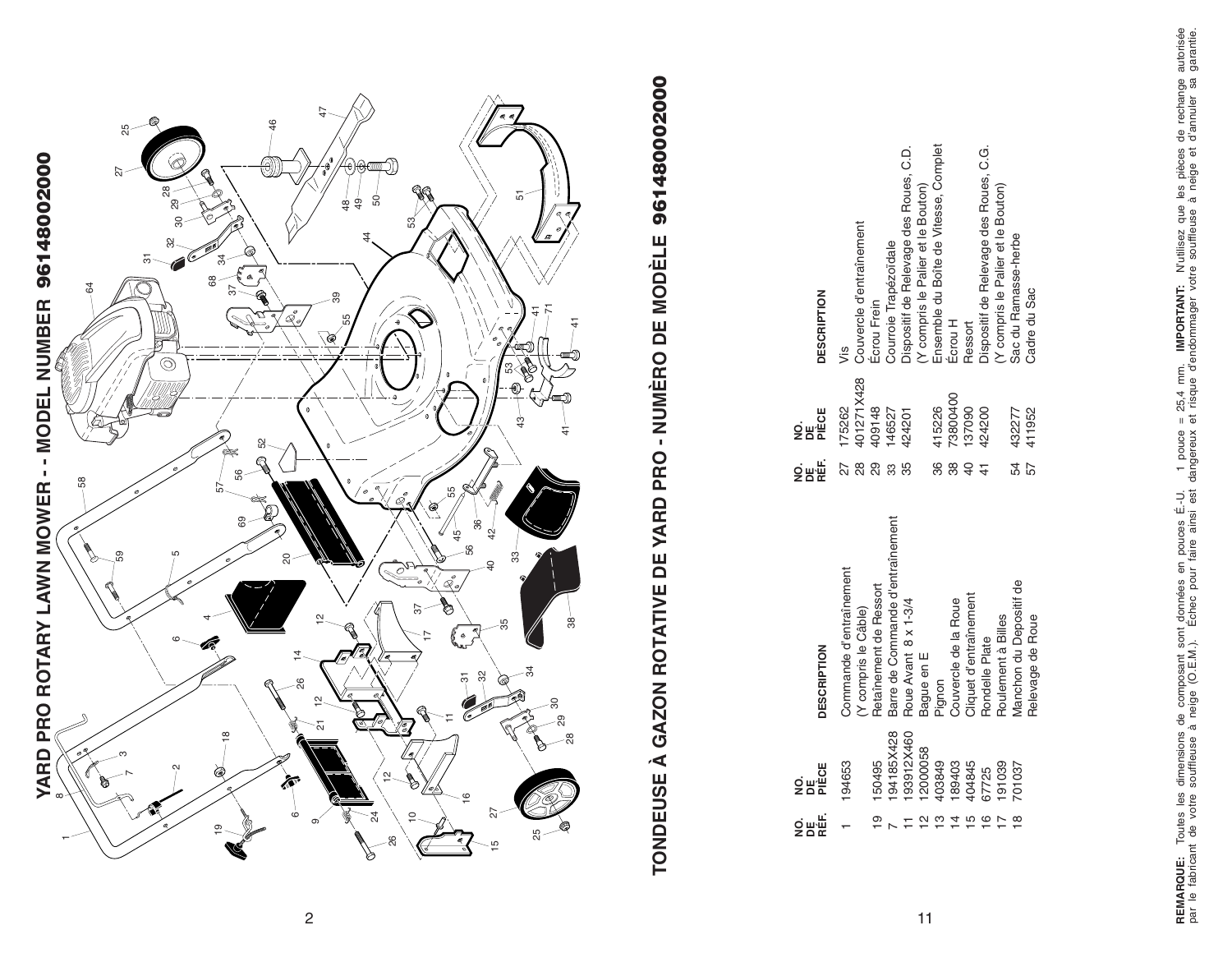

## YARD PRO ROTARY LAWN MOWER - - MODEL NUMBER 96148002000 **YARD PRO ROTARY LAWN MOWER - - MODEL NUMBER 96148002000**

|                       |                             |                              | ∞                    |                   |                          |                 |                          |                |                             |                            |                             |               |                      |                             |                             |                            |                                |                    |                             |                              |                            |                           |                            |                            |                           |                     |
|-----------------------|-----------------------------|------------------------------|----------------------|-------------------|--------------------------|-----------------|--------------------------|----------------|-----------------------------|----------------------------|-----------------------------|---------------|----------------------|-----------------------------|-----------------------------|----------------------------|--------------------------------|--------------------|-----------------------------|------------------------------|----------------------------|---------------------------|----------------------------|----------------------------|---------------------------|---------------------|
| <b>DESCRIPTION</b>    | Washer, Helical             | Screw, Machine, Hex Head     | 3/8-24 x 1-3/8 Grade | Kit, Front Baffle | (Includes Key Number 53) | Danger Decal    | Screw, Serrated,         | Type TT 1/4-20 | Nut, Hex 3/8-16             | Hinge Screw 1/4-20 x 1-1/4 | Hairpin Cotter              | Lower Handle  | Handle Bolt          | Engine, Kohler, Model       | Number PHXT173-0031-ED      | (For engine service and    | replacement parts, call Kohler | at 1-800-544-2444) | Wheel Adjusting Bracket, LH | Clip, Cable                  | <b>Belt Keeper</b>         | Warning Decal (not shown) | Grassbag Decal (not shown) | Operator's Manual, English | Operator's Manual, French | Repair Parts Manual |
| PART<br>$\frac{1}{2}$ | 850263                      | 851084                       |                      | 170031            |                          | 404763          | 17600406                 |                | 73930600                    | 88652                      | 51793                       | 51590X479     | 191574               | $\frac{1}{2}$               |                             |                            |                                |                    | 407493X005                  | 197991                       | 422044X004                 | 404764                    | 429179                     | 93733                      | 193736                    | 435779              |
| KEY<br>NO.            | 49                          | 50                           |                      | 51                |                          | 52              | 53                       |                | 55                          | 56                         | 57                          | 58            |                      | 64                          |                             |                            |                                |                    | 68                          | 69                           |                            |                           |                            |                            |                           |                     |
| <b>DESCRIPTION</b>    | Wheel & Tire Assembly, Rear | Bolt, Shoulder 3/8-16 x      | Washer, Belleville   | Axle Arm Assembly | Selector Knob            | Selector Spring | Mulcher Door             | Spacer         | Wheel Adjusting Bracket, RH | Hinge Bracket Assembly     | Screw, Sems, Thread Cutting | 5/16-18 x 3/4 | Discharge Deflector  | Handle Bracket Assembly, LH | Handle Bracket Assembly, RH | Screw, Hex Head, Threaded, | Rolled 3/8-16 x 1-1/8          | Spring, Torsion    | Nut, Hex, Nylock            | Kit, Mower Housing (Includes | Key Numbers 14, 15 and 51) | Rod, Hinge                | Blade Adapter / Pulley     | Blade, 22"                 | Washer, Hardened          |                     |
| PART<br>o<br>2        | 400247X460                  | 174719                       | 401630               | 401179X004        | 701037                   | 401621X004      | 89917X428                | 401629         | 407492X005                  | 175735                     | 428867                      |               | 402574X428           | 95916X479                   | 95917X479                   | 150406                     |                                | 193000             | 73800400                    | 433548                       |                            | 175650                    | 421176                     | 406713                     | 851074                    |                     |
| KEY<br>$\frac{1}{2}$  | 27                          | 28                           | 29                   | 80                | $\overline{5}$           | 32              | 33                       | ನ್ನ            | 35                          | 36                         | 57                          |               | 88                   | 39                          | $\overline{a}$              | $\frac{4}{1}$              |                                | 42                 | 43                          | $\overline{4}$               |                            | 45                        | 46                         | 47                         | 48                        |                     |
| <b>DESCRIPTION</b>    | Upper Handle                | Control Cable<br>Engine Zone | Bracket, Upstop      | Mulcher Plug      | Wire Tie                 | Handle Knob     | Screw                    | Control Bar    | Rear Door Assembly          | Pop Rivet                  | apping<br>Screw, Self-T     | #10-24 x 5/8  | Screw, Hex Hex Head, | $(x + 1/2)$<br>Sems 1/4-20  | <b>Back Plate</b>           | Side Baffle                | Discharge Baffle               | Rear Baffle        | $1/4-20$<br>Keps Locknu     | Rope Guide                   | Rear Skirt                 | Door, LH<br>Spring, Rear  | Door, RH<br>Spring, Rear   | Nut, Hex, Flanged          | Bolt, Rear Door           |                     |
| PART<br>g             | 427619X479                  | 183281                       | 850733X004           | 166649            | 66426                    | 89713X428       | '50634                   | 427414X428     | 401813X428                  | 28415                      | 50050                       |               | 17060410             |                             | 195622X479                  | I10545X479                 | 76655X479                      | 40661X479          | 32004                       | 94788                        | 413160                     | 405421                    | 405423                     | 409148                     | 184193                    |                     |
| KEY<br>$\dot{9}$      |                             |                              |                      |                   | <b>50 G</b>              |                 | $\overline{\phantom{0}}$ | $\infty$       | ၜ                           |                            |                             |               | $\frac{1}{2}$        |                             |                             |                            | ≌                              |                    | ≌                           | ္                            | 20                         | $\overline{\Omega}$       |                            |                            |                           |                     |

**IMPORTANT:** Use only Original Equipment Manufacturer (O.E.M.) replacement parts. Failure to do so could be hazardous, damage your lawn mower and void your warranty.<br>I**MPORTANT:** Use only Original Equipment Manufacturer ( **IMPORTANT:** Use only Original Equipment Manufacturer (O.E.M.) replacement parts. Failure to do so could be hazardous, damage your lawn mower and void your warranty. **NOTE:** All component dimensions given in U.S. inches. 1 inch = 25.4 mm.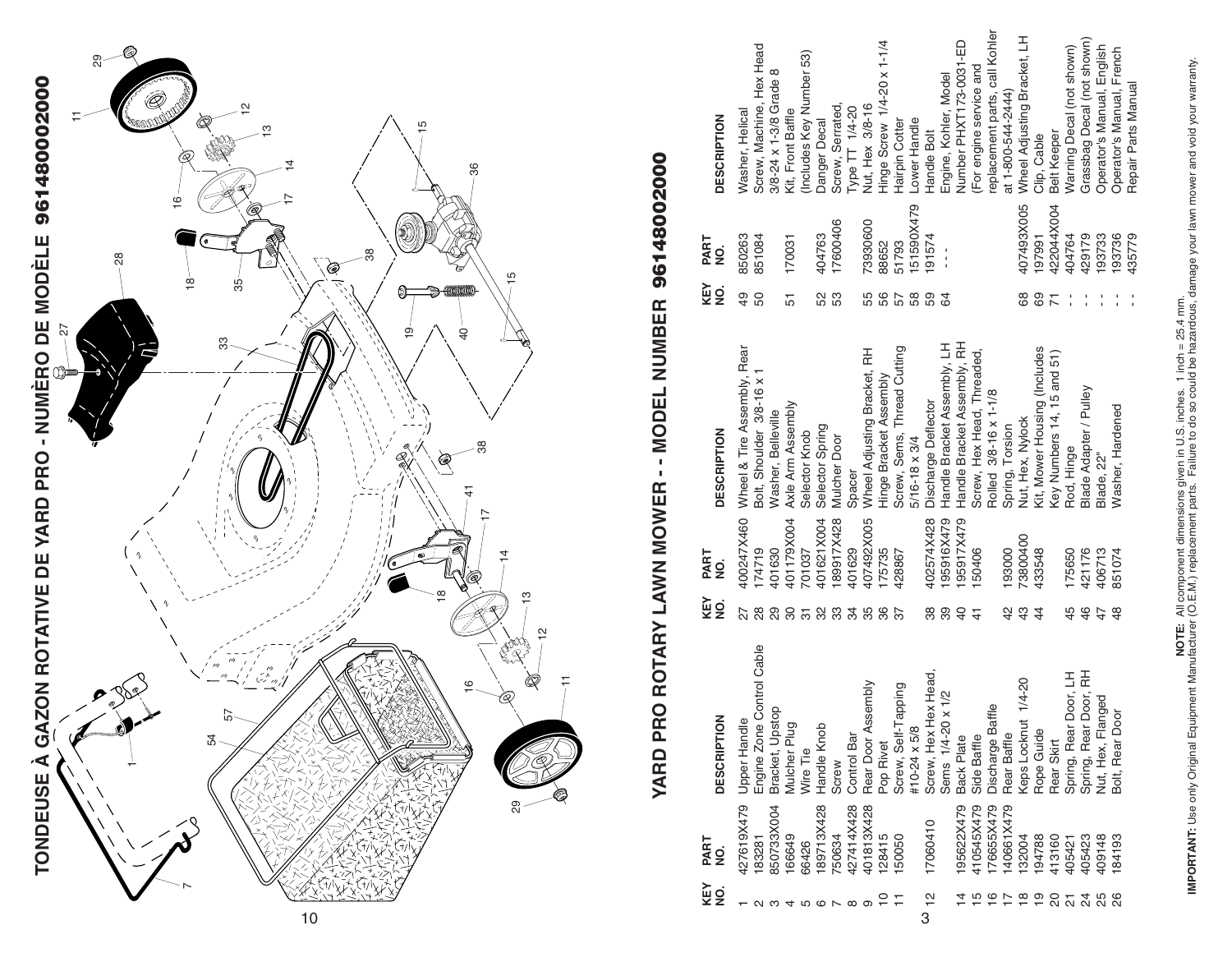

# TONDEUSE À GAZON ROTATIVE DE YARD PRO - NUMÈRO DE MODÈLE 961480002000 **TONDEUSE À GAZON ROTATIVE DE YARD PRO - NUMÈRO DE MODÈLE 961480002000**

|                |                       | ֧֧֧֧֧֧֧֧֧ׅ֧֛֚֚֚֚֚֚֚֚֚֚֓֝֓֓֓֓֓֜֓֜֓֝֓֝֓֜֜֓֜                       |                 |                 | =<br> <br> <br> <br>      |                |                 |                                                                               |
|----------------|-----------------------|-----------------------------------------------------------------|-----------------|-----------------|---------------------------|----------------|-----------------|-------------------------------------------------------------------------------|
| NO. DE<br>RÉF. | <b>NO.DE</b><br>PIÈCE | <b>DESCRIPTION</b>                                              | NO.DE<br>RÉF.   | NO. DE<br>PIÈCE | <b>DESCRIPTION</b>        | NO. DE<br>RÉF. | NO. DE<br>PIÈCE | <b>DESCRIPTION</b>                                                            |
|                | 427619X479            | Guidon Supérieur                                                | 8               | 401179X004      | Bras de l'essieu          | 52             | 404763          | Décalcomanie de Danger                                                        |
|                | 183281                | Câble du Moteur                                                 | 51              | 701037          | Manchon du Depositif      | 53             | 17600406        | Vis, "TT" 1/4-20                                                              |
|                | B50733X004            | Support                                                         |                 |                 | de Relevage de Roue       | 55             | 751592          | Écrou Frein 3/8-16                                                            |
|                | 66649                 | Broyeuse<br>Bouchon de                                          | 32              | 401621X004      | Ressort du Depositif      | 56             | 88652           | Vis de Charnière                                                              |
|                | 66426                 | Collier de Serrage de Câble                                     |                 |                 | de Relevage de Roue       |                |                 | $1/4 - 20 \times 1 - 1/4$                                                     |
|                | 189713X428            | Bouton de Guidon                                                | 33              | 189917X428      | Porte de Broyeuse         | 57             | 51793           | Goupille en Epingle                                                           |
|                | '50634                | vis                                                             | 34              | 401629          | Entretoise                |                |                 | à Cheveux                                                                     |
|                | 427414X428            | Barre de Commande                                               | 35              | 407492X005      | Support de Dispositif de  | 58             | 51590X479       | Guidon Inférieur                                                              |
|                | 401813X428            | Arrière<br>Jeu de Porte                                         |                 |                 | Relevage des Roues, C.D.  | 59             | 191574          | Boulon de Guidon                                                              |
|                | 128415                | Rivet                                                           | 36              | 175735          | Support à Charnière       | 64             | $\frac{1}{1}$   | Moteur, Kohler, Numèro de                                                     |
|                | 50050                 | 5/8<br>Vis #10-24 x                                             | 57              | 428867          | vis                       |                |                 | Modèle PHXT-0031-ED                                                           |
|                | 7060410               | vis                                                             | 38              | 402574X428      | Déflecteur de Décharge    |                |                 | (Pour des pièces de service                                                   |
|                | ത<br>95622X47         | Plaque Arrière                                                  | 39              | 195916X479      | Ensemble du Support       |                |                 | et de rechange de moteur,                                                     |
|                | 410545X479            | Chicane Lateral                                                 |                 |                 | de Guidon, C.G.           |                |                 | éclamez Kohler à                                                              |
| 9              | 76655X479             | Chicane Décharge                                                | $\overline{40}$ | 195917X479      | Ensemble du Support       |                |                 | 1-800-544-2444)                                                               |
|                | 40661X479             | Chicane Arrière                                                 |                 |                 | de Guidon, C.D.           | 68             | 407493X005      | Support de Dispositif de                                                      |
|                | 32004                 | $1/4 - 20$<br>Ecrou Frein                                       | $\overline{4}$  | 150406          | Vis H à Filets Laminés    |                |                 | Relevage des Roues, C.G.                                                      |
|                | 94788                 | de Démarreur<br>Guide, Câble                                    |                 |                 | $3/8 - 16 \times 1 - 1/8$ | 69             | 197991          | Clip, Cable                                                                   |
|                | 113160                | Jupe Arrière                                                    | $\frac{2}{3}$   | 93000           | Ressort de Torsion        |                | 422044X004      | Guide de Courroie                                                             |
|                | 105421                | Ressort de Porte                                                | 43              | 73800400        | Ecrou                     |                | 404764          | Décalcomanie                                                                  |
|                |                       | Arrière, C.G.                                                   | 44              | 433548          | Boîtier de la Tondeuse    |                |                 | (n'est pas montrée)                                                           |
| $\overline{2}$ | 405423                | Ressort de Porte                                                | 45              | 175650          | Tige à Charnière          |                | 429179          | Décalcomanie,                                                                 |
|                |                       | Arrière, C.D.                                                   | 46              | 421176          | Adaptateur de Lame/Poulie |                |                 | Sac du Ramasse-Herbe                                                          |
|                | 409149                | Ecrou Frein                                                     | $\overline{4}$  | 406713          | Lame de 22 po.            |                |                 | (n'est pas montrée)                                                           |
| 26             | 184193                | Porte Arrière<br>Boulon de la                                   | $\frac{8}{4}$   | 851074          | Rondelle Durcie           | l.             | 193736          | Manuel de l'opérateur,                                                        |
|                | 400247X460            | la Roue<br>Ensemble de                                          | 49              | 850263          | Rondelle Hélicoïdale      |                |                 | Français                                                                      |
|                |                       | et de Pneu, Arrière                                             |                 |                 | ∞<br>3/8-24 x 1-3/8 Grade | $\frac{1}{1}$  | 193733          | Manuel de l'opérateur,                                                        |
| $\frac{8}{2}$  | 174719                | Boulon à épaulement                                             | 50              | 851084          | Boulon de Lame            |                |                 | Anglais                                                                       |
|                |                       | $3/8 - 16 \times 1$                                             | 51              | 170031          | Jeu de Chicane Avant      | $\frac{1}{1}$  | 435779          | Manuel des Pièces de                                                          |
| စ္လ            | 401630                | Rondelle Curvée                                                 |                 |                 |                           |                |                 | Rechange, Français/Anglais                                                    |
|                | REMARQUE:             | Toutes les dimensions de composant sont données en pouces É.-U. |                 |                 |                           |                |                 | 1 pouce = 25,4 mm. IMPORTANT: N'utilisez que les pièces de rechange autorisée |

par le fabricant de votre souffleuse à neige (O.E.M.). Echec pour faire ainsi est dangerux et risque d'endommager votre souffleuse à neige et d'annuler sa garantie.<br>Par le fabricant de votre souffleuse à neige (O.E.M.). Éc par le fabricant de votre souffleuse à neige (O.E.M.). Échec pour faire ainsi est dangereux et risque d'endommager votre souffleuse à neige et d'annuler sa garantie.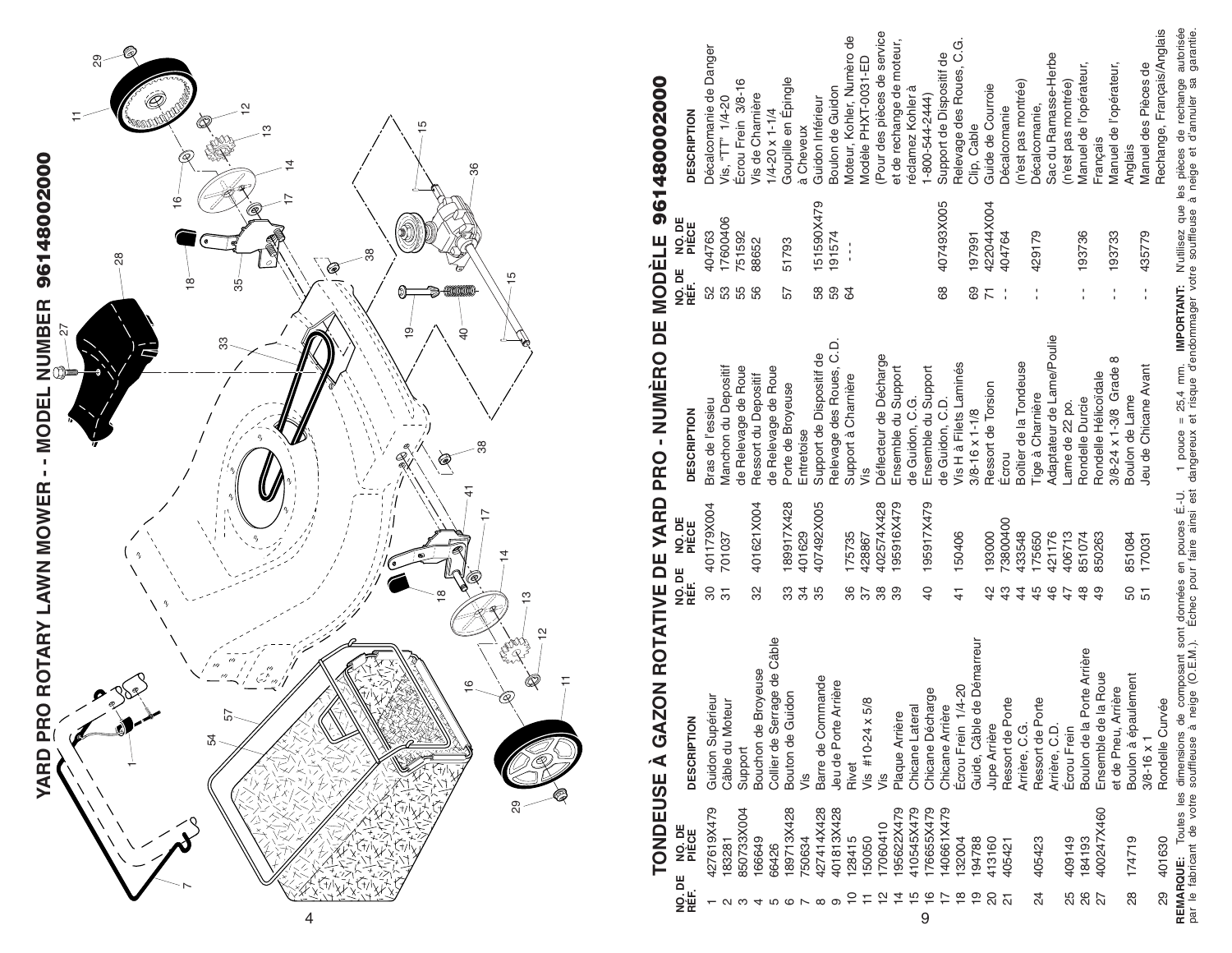

## YARD PRO ROTARY LAWN MOWER - - MODEL NUMBER 96148002000 **YARD PRO ROTARY LAWN MOWER - - MODEL NUMBER 96148002000**

| <b>DESCRIPTION</b> | Locknut, Hex<br>401271X428 Drive Cover                        | /-Belt                                  | Kit, Wheel Adjuster, LH | Includes Knob and Bearing) | Gear Case Assembly, Complete | Locknut 1/4-20 | Spring           | Kit, Wheel Adjuster, RH | Includes Knob and Bearing) | Grassbag Assembly | Frame, Grassbag                       |
|--------------------|---------------------------------------------------------------|-----------------------------------------|-------------------------|----------------------------|------------------------------|----------------|------------------|-------------------------|----------------------------|-------------------|---------------------------------------|
| PART<br>ġ          | 409148                                                        | 146527                                  | 424201                  |                            | 415226                       | 73800400       | 137090           | 424200                  |                            | 432277            | 411952                                |
| key<br>X           | 8<br>28<br>ვ<br>ა                                             | က္တိ                                    | 35                      |                            | 36                           | 88             |                  |                         |                            | 54                |                                       |
| <b>DESCRIPTION</b> | Orive Control Assembly (Includes Cable)<br>Bar, Drive Control | 193912X460 Wheel & Tire Assembly, Front | E-Ring                  | Pinion                     | <b>Dust Cover</b>            | Pawl, Drive    | Washer, Flat 3/8 | Bearing, Wheel Adjuster | Selector Knob              | Retainer, Spring  | Pan Head Tapping Screw #10-24 x 2-3/4 |
| PART<br>g          | I94185X428<br>194653                                          |                                         | 2000058                 | 03849                      | 89403                        | 04845          | 37725            | 91039                   | 01037                      | 50495             | 75262                                 |
| KEY<br>NO.         |                                                               |                                         |                         |                            |                              |                |                  |                         |                            | $\frac{1}{2}$     |                                       |

5

**NOTE:** All component dimensions given in U.S. inches. 1 inch = 25.4 mm. **IMPORTANT:** Use only Original Equipment Manufacturer (O.E.M.) replacement parts. Failure to do so could be hazardous, damage your lawn mower and void your warranty.

8